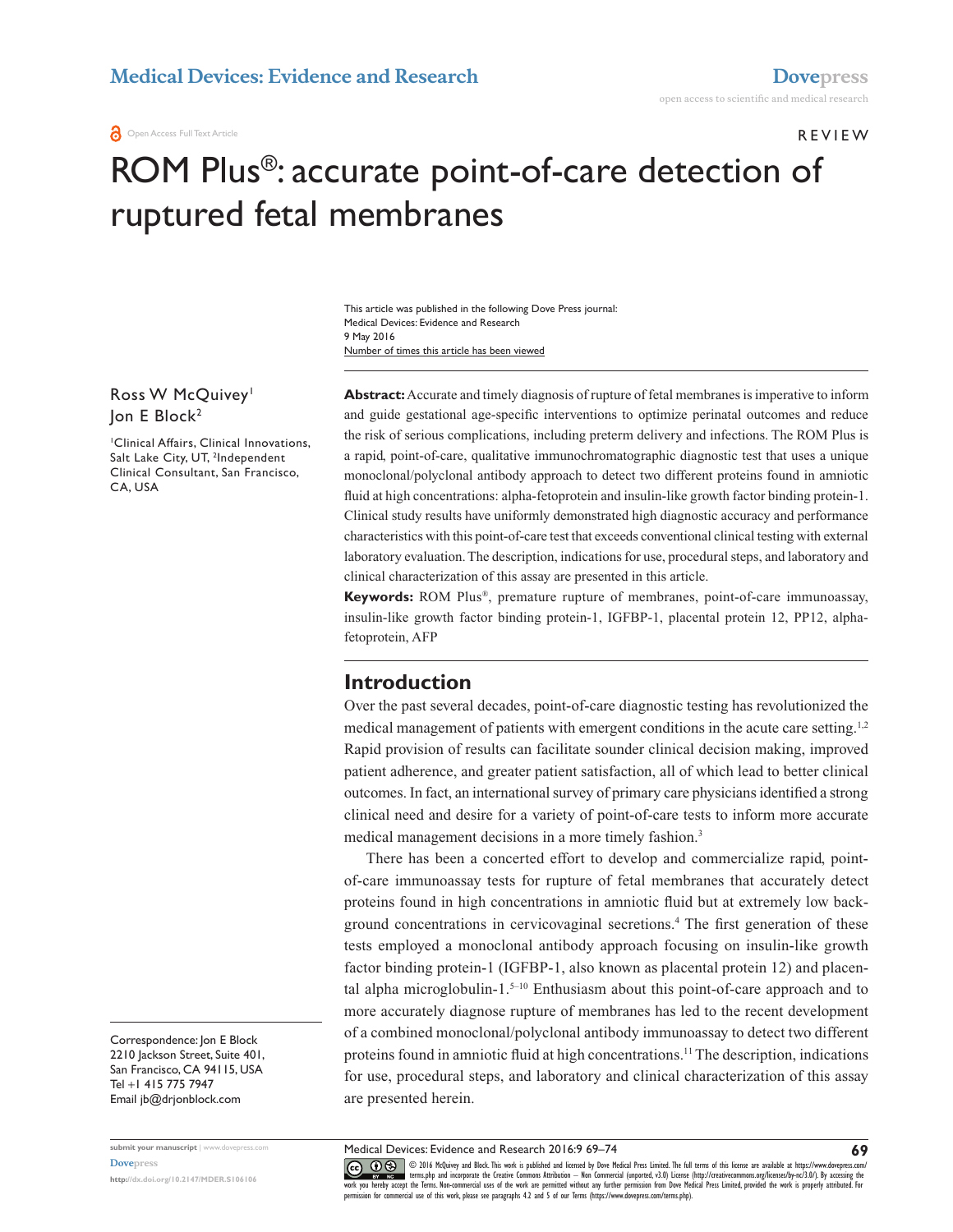## **Device description**

The ROM Plus® (ROM Plus, Clinical Innovations, Salt Lake City, UT, USA) is a rapid, point-of-care, qualitative immunochromatographic test (Figure 1). This diagnostic device uses a unique monoclonal/polyclonal antibody approach to detect two different proteins found in amniotic fluid at high concentrations. ROM Plus detects alpha-fetoprotein (AFP) and IGFBP-1. The combination of IGFBP-1 and AFP was chosen not only because of its robust historical literature support as ideal protein markers for amniotic fluid but also the unique characteristics of each protein. IGFBP-1 is synthesized by the decidua of the placenta and reaches a very high concentration level in the amniotic fluid early in the first trimester and remains at that level until delivery.12–19 However, AFP, synthesized by the fetal liver and yolk sac, reaches its peak



**Figure 1** ROM Plus® fetal membrane rupture test. **Abbreviations:** C, control; AF, amniotic fluid.

**70**

concentration late in the second/early third trimesters. $20-25$ This increases the chance that the proteins will be detected, especially in the preterm patient, when an accurate diagnosis of ruptured fetal membranes is most crucial.

In addition to using a unique monoclonal/polyclonal antibody approach, ROM Plus provides several features designed to improve the ease of use. Unlike the first generation point-of-care immunoassays, the test strip is housed in a convenient cassette that is placed flat on the bench top reducing the risk of inadvertent sample spills. It also contains a built-in, dye-infused timer that is activated with a finger. The control samples are housed in a glass ampoule within a plastic vial with a dropper top; they do not require freezing or special handling. To activate the control, one simply breaks the glass ampoule within the vial, which releases the lyophilized protein and allows it to mix with the buffer solution. The plastic vial with dropper top is then used to dispense the sample into the well of the ROM Plus cassette.

#### **Indications for use**

The ROM Plus fetal membrane rupture test is a rapid, qualitative immunochromatographic test for the in vitro detection of amniotic fluid in vaginal secretions of pregnant women with signs and symptoms of rupture of membranes. The test detects AFP and IGFBP-1 from amniotic fluid in vaginal secretion. The test is for prescription use by health care professionals to aid in the detection of rupture of membranes in pregnant women in conjunction with other signs and symptoms.

# **Procedural details**

ROM Plus is a self-contained test kit that provides qualitative results for rupture of fetal membranes and can be performed at point-of-care sites. A speculum is not needed to obtain ROM Plus results. The test is noninvasive, with only a simple vaginal swab sample required.

Figure 2 illustrates the procedural details of the ROM Plus when used as a point-of-care test. Briefly, a fluid sample is collected by placing a swab 5–7 cm into the vagina for 15 seconds. The swab is then mixed into a vial containing 400 µL of buffer solution, and the diluted sample is applied to the sample pad of the test strip via the sample well on the cassette. A built-in timer is then activated and visualized as a convenient feature to indicate the time of the test. The liquid moves chromatographically and unidirectionally toward the absorbent pad.

During migration, the sample reacts with the mono/ polyclonal antibodies on the test strip membrane. These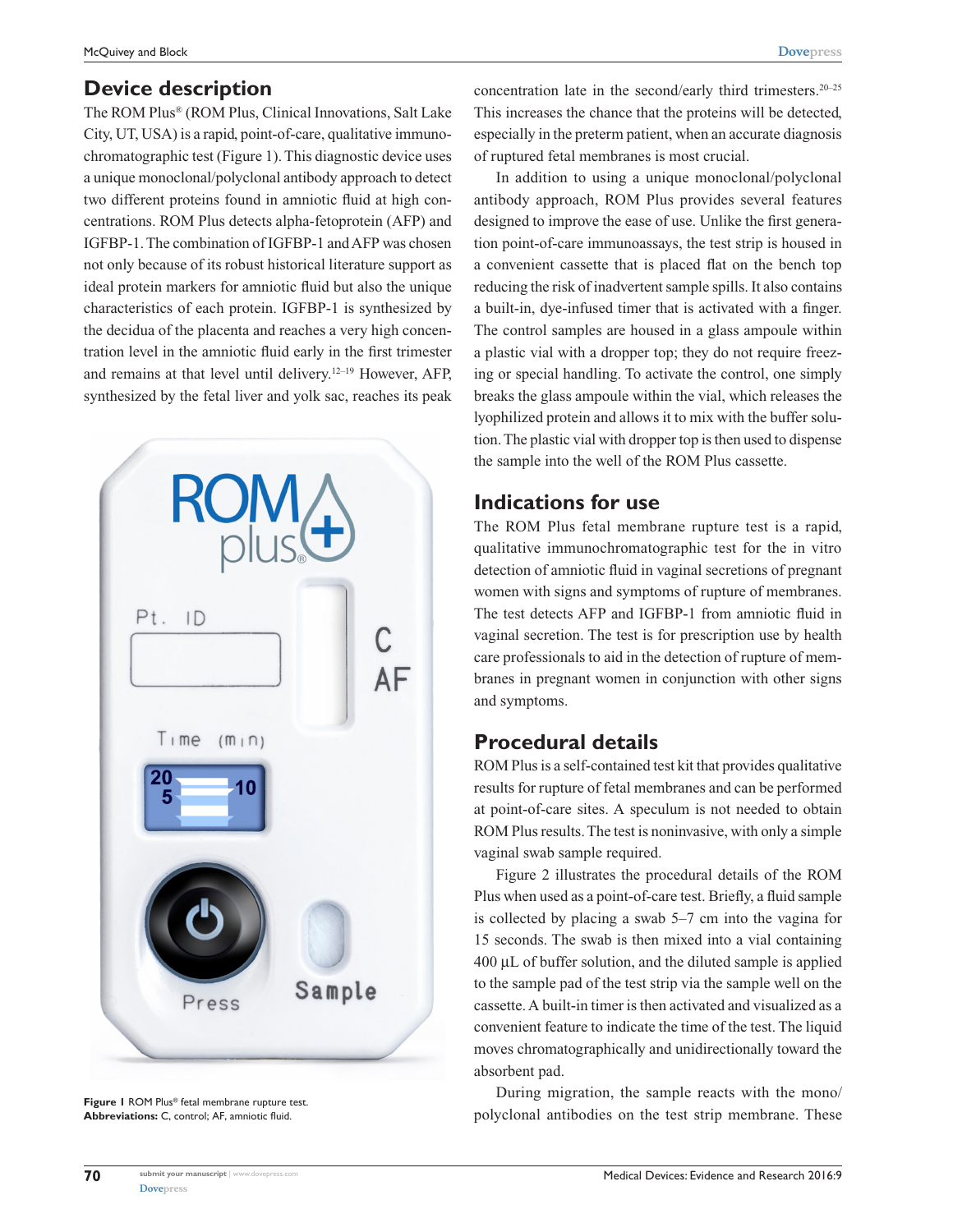

**Figure 2** ROM Plus® point-of-care procedural steps.

**Notes:** (**A**) The sterile swab is removed from its package to collect a sample from the surface of the vagina being careful not to touch anything prior to its insertion. The swab is inserted into the vagina 5–7 cm deep and then withdrawn after a minimum of 15 seconds. (**B**) The swab tip is placed in the vial and mixed with the buffer solution. After breaking off the swab tip at the scored mark, the tip is left in the vial. For point-of-care applications, the drop dispenser lid is employed and the tip is allowed to remain in the buffer solution for a minimum of 15 seconds. (**C**) 4–6 drops of the sample/buffer solution are added to the sample well of the ROM Plus cassette and the timer is started. The results can be visualized in 5–20 minutes. (**D**) If the control line is visible (C), the test result is negative. If both the control (C) and the test line (AF) are visible, the result is positive. If no lines are visible, or just the test line (AF) is visible, the test result is invalid and should be repeated. **Abbreviation:** AF, amniotic fluid.

antibodies are immunoreactive to the proteins, IGFBP-1 and AFP, which are markers of amniotic fluid. As the membrane absorbs the liquid sample, a control line will appear, indicating an adequate sample was applied and the device is functioning properly.

If the sample contains IGFBP-1 and/or AFP, it binds to the antibody of the test line, causing it to appear and indicating a positive test result. If the sample does not contain IGFBP-1 and/or AFP, only the control line will be visible, indicating a negative result.

#### **Preclinical laboratory development**

The ROM Plus assay has been validated for the parameters of linearity, limit of detection, accuracy/reproducibility, sensitivity, specificity, and cross-reactivity. The "high dose hook" effect was determined to estimate ROM Plus's upper detection range. Concentrations of IGFBP-1 were tested up to 400,000 ng/mL and AFP up to 200,000 ng/mL with positive visual results for 100% of ROM Plus tests sampled. The lowest limit of detection is 5 ng/mL for IGFBP-1 and 150 ng/mL for AFP.

Reproducibility was tested on different days at six levels of amniotic fluid spiked into a negative control. The assay was run on three lots of ROM Plus to determine the visual positive results. Two low positives, two moderate positives, and two high positives were run on three lots of ROM Plus on four different days. No difference in activity was observed.

To determine interference and cross-reactivity of the assay, Tylenol, aspirin, and three different bath products were spiked into the low positive control at a final concentration of 0.1% without visual loss of activity. The same bath products were spiked into the negative control and shown to be negative. In addition, human semen, urine, and blood were spiked into the low positive at a 10% final concentration without loss of activity. Human semen, urine, and blood were also spiked into the negative control and shown to be negative. The IGFBP-1 assay does not cross-react with IGFBP-2, -3, or -4 on Western blot results. Finally, ROM Plus has been shown to be negative when tested with specimens that were positive for bacterial vaginosis and common sexually transmitted diseases. All samples were tested at a  $pH > 4.5$ .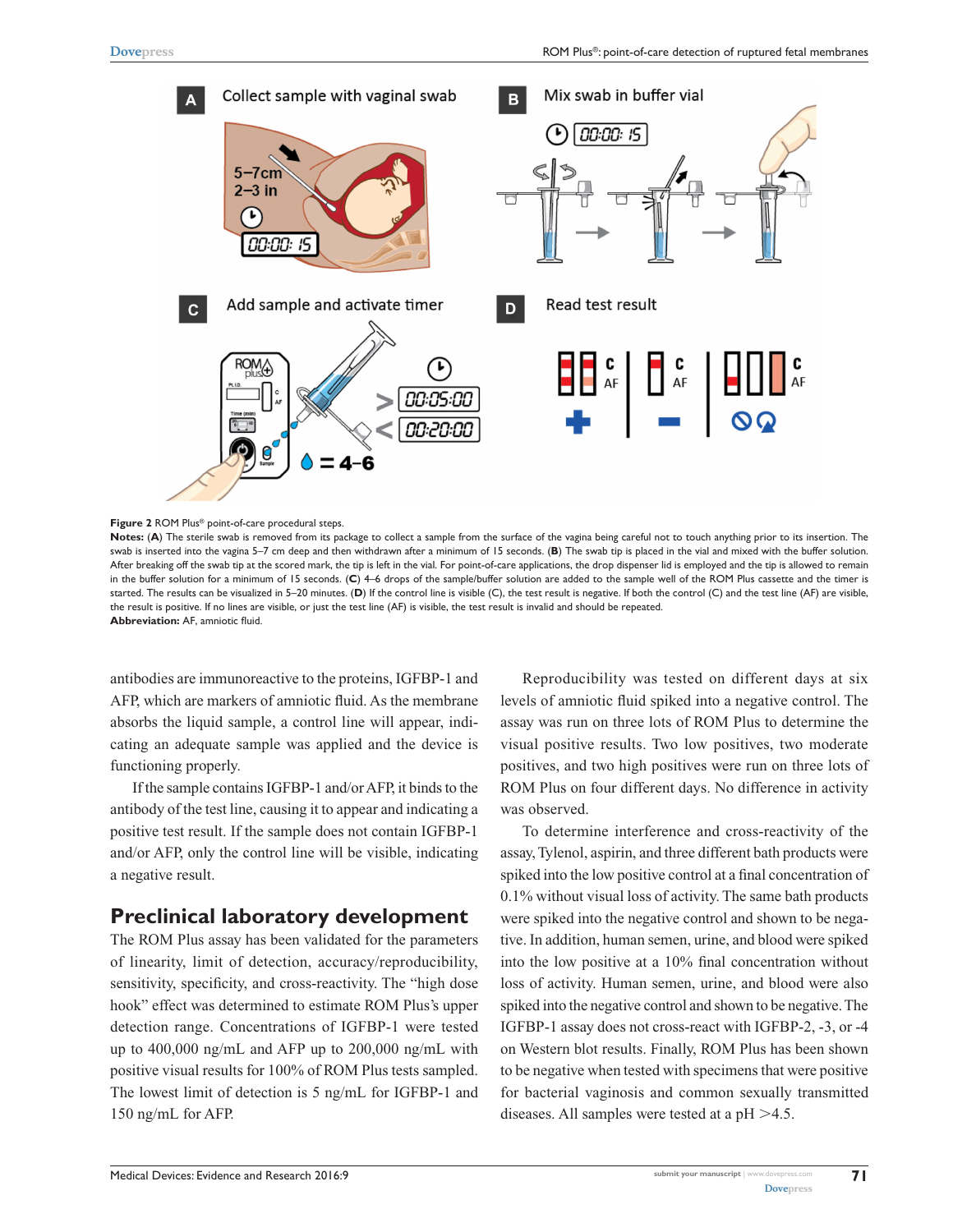An external, independent evaluation of the ROM Plus was conducted at Thomas Jefferson Medical Center to investigate the analytical and operational characteristics of the assay. The sensitivity for detection and stability of controls, dilution factor of swab samples, and titer of near-term amniotic fluid and biological fluids commonly found in the vagina other than amniotic fluid were examined. The ROM Plus demonstrated excellent analytical performance and user-friendly features. Specifically, the mass-carrying capacity of the swab for a 7 g/dL albumin solution was, on average, 79±13 µL, given a diluent volume of 380 µL, indicating an average minimum dilution for samples of 18%. The positive control (stated concentrations;  $AFP = 600$  ng/mL,  $IGFBP-1 = 20$  ng/mL) was positive to 1:30 dilution, consistent with ROM Plus stated analytical sensitivity (AFP =150 ng/mL, IGFBP-1=5 ng/mL) after accounting for dilution. Also, the control (at a 1:8 titer) remained positive after 10 days of storage, either refrigerated or frozen. Amniotic fluid collected from near-term patients was positive to a titer of 1:3,000, while urine from near-term pregnant patients was negative.

## **Clinical diagnostic performance characteristics**

Thomasino et al $11$  conducted a multicenter, prospective observational study to compare the accuracy of the ROM Plus with that of current conventional clinical assessment for the diagnosis of ruptured fetal membranes. Standard clinical assessment included a speculum examination for amniotic fluid pooling, ferning, and environmental pH change using nitrazine. Rupture of membranes was diagnosed if fluid was seen leaking from the cervical os, or if two of the three conditions were present: pooling of fluid, positive nitrazine test, or ferning. Membrane rupture was confirmed on review of medical records following delivery. In 285 patients (15–42 weeks gestation), the false positive rate for the ROM Plus was 9%, false negative rate 0.5%, sensitivity 99%, and specificity 91%, with positive and negative predictive values of 85% and 99%, respectively. In comparison, the sensitivity of conventional clinical evaluation was 85%, specificity 98%, with positive and negative predictive values of 99% and 77%. Ferning's sensitivity was 99%, specificity 72%, with positive and negative predictive values of 80% and 99%. Finally, nitrazine testing had a sensitivity of 93%, specificity of 83%, and positive and negative predictive values of 90% and 88%.

Rogers et al<sup>26</sup> at a single clinical center, compared the diagnostic performance characteristics between two methods used for the detection of rupture of fetal membranes as measured in the same patient. Vaginal secretions were evaluated using the conventional fern test as well as the ROM Plus in 75 pregnant patients who presented with complaints of rupture of membranes. Both tests were compared to an analytical confirmation of ruptured membranes using three external laboratory tests. Diagnostic performance characteristics uniformly favored ROM Plus compared to the fern test: sensitivity (100% vs 77.8%), specificity (94.8% vs 79.3%), positive predictive value (75% vs 36.8%), negative predictive value (100% vs 95.8%), and accuracy (95.5% vs 79.1%).

#### **Discussion**

Spontaneous rupture of membranes can occur at any gestational age and presents a particularly serious clinical problem if it occurs prior to 37 weeks gestation where it is responsible for  $20\% - 40\%$  of preterm births.<sup>27-29</sup> Thus, accurate and timely diagnosis of membrane rupture is imperative to inform and guide gestational age-specific interventions to optimize perinatal outcomes and reduce the risk of serious complications, including preterm delivery and infections such as chorioamnionitis and neonatal sepsis.14,30,31 An incorrect diagnosis of membrane rupture (ie, false positive test) can also have serious clinical ramifications, such as the initiation of unnecessary obstetrical interventions that may include hospitalization, administration of medications, and even iatrogenic premature delivery.<sup>32</sup>

When rupture of membranes is suspected, the diagnosis is conventionally made using the sterile speculum examination to identify leakage or pooling of amniotic fluid, coupled with microscopic evaluation of the collected specimen for evidence of ferning/crystallization and pH testing of the fluid with nitrazine test paper.<sup>31,33,34</sup> While this approach has remained the standard of care for decades, the results can be equivocal, especially when more than an hour has elapsed since ROM.<sup>35</sup> Additionally, the sterile speculum exam is both subjective and labor intensive and has been shown to have inadequate diagnostic performance characteristics for the accurate detection of ruptured membranes.<sup>31,36-39</sup>

The high level of diagnostic accuracy achieved with the ROM Plus is particularly important in cases of equivocal membrane rupture, as nearly one-quarter of all patients ultimately diagnosed with ruptured membranes do not present with overt clinical evidence of ruptured membranes on initial presentation.34

The high sensitivity consistently achieved with the ROM Plus test in clinical studies is due, in large part, to the unique monoclonal/polyclonal antibody approach where the polyclonal antibodies combine with multiple (8–12) amino acid

**72**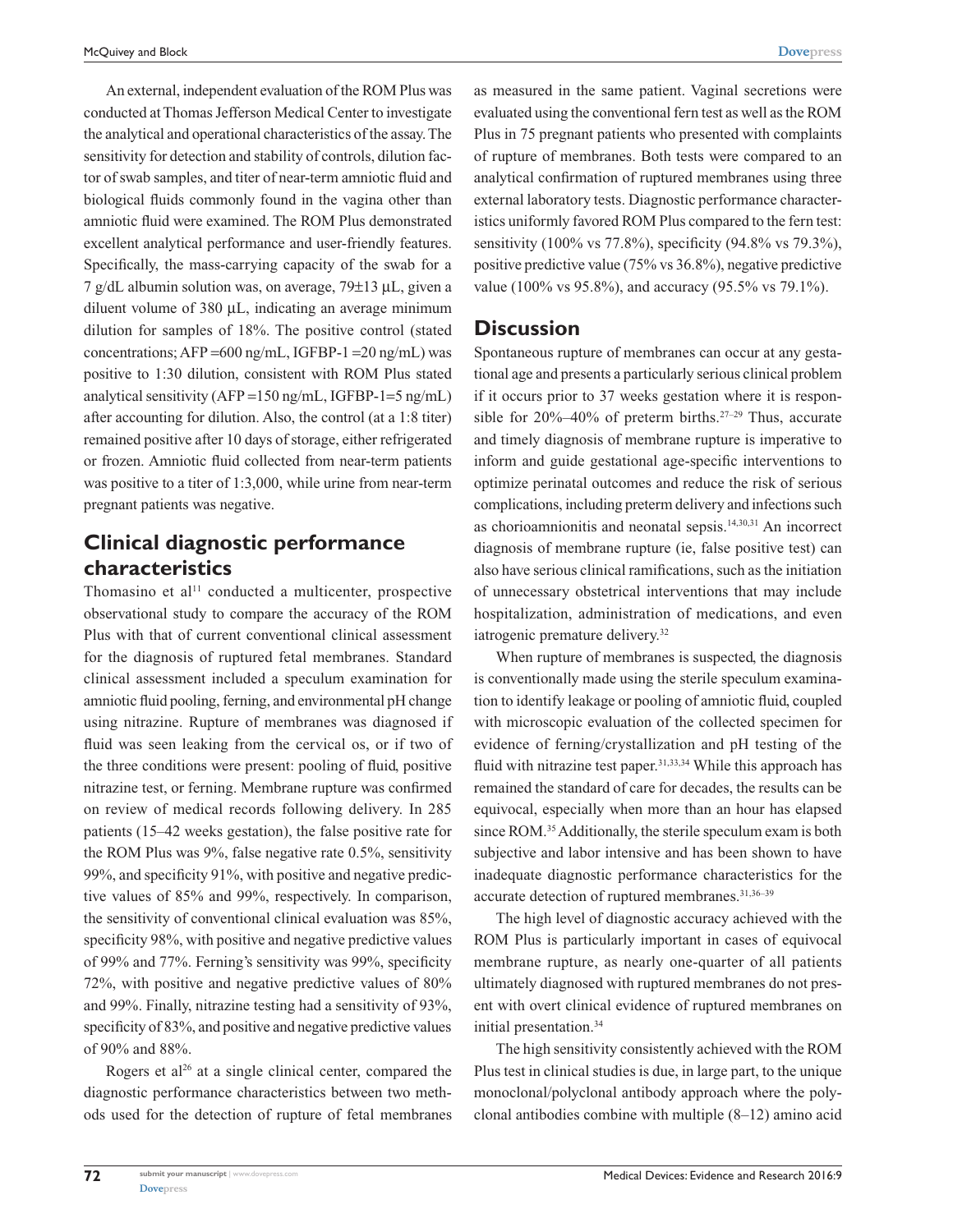peptides contained in the 259 full-length IGFBP-1 protein chain, while the monoclonal tests combine with a single epitope site. This may provide an advantage over other currently available rapid immunoassay tests that rely on a single monoclonal antibody. Future comparative assessments of different immunoassays will be necessary to elucidate any diagnostic and/or procedural advantages across various commercially-available tests.

In conclusion, this unique monoclonal/polyclonal immunoassay can be performed easily and rapidly at the patients' bedside by a variety of caregivers without the need for a speculum examination.

# **Acknowledgment**

RWM is an employee of, and JEB is an independent advisor to Clinical Innovations (Salt Lake City, UT).

# **Author contributions**

All authors contributed to the conception, execution, and drafting of the manuscript, and provided critical revision of the manuscript for intellectual content. All authors read and provided final approval of the version to be published. All authors agreed to be accountable for all aspects of the work in ensuring that questions related to the accuracy and integrity of any part of the work are appropriately investigated and resolved.

## **Disclosure**

The authors report no conflicts of interest in this work.

#### **References**

- 1. Jahn UR, Van Aken H. Near-patient testing point-of-care or point of costs and convenience? *Br J Anaesth*. 2003;90(4):425–427.
- 2. Price CP. Point of care testing. *BMJ*. 2001;322(7297):1285–1288.
- 3. Howick J, Cals JW, Jones C, et al. Current and future use of point-ofcare tests in primary care: an international survey in Australia, Belgium, The Netherlands, the UK and the USA. *BMJ Open*. 2014;4(8):e005611.
- 4. Mariona FG, Cabero L. Are we ready for a new look at the diagnosis of premature rupture of membranes? *J Matern Fetal Neonatal Med*. 2012;25(4):403–407.
- 5. Doret M, Cartier R, Miribel J, et al. Premature preterm rupture of the membrane diagnosis in early pregnancy: PAMG-1 and IGFBP-1 detection in amniotic fluid with biochemical tests. *Clin Biochem*. 2013;46(18):1816–1819.
- 6. Eleje GU, Ezugwu EC, Ogunyemi D, et al. Accuracy and cost-analysis of placental alpha-microglobulin-1 test in the diagnosis of premature rupture of fetal membranes in resource-limited community settings. *J Obstet Gynaecol Res*. 2015;41(1):29–38.
- 7. Lee SE, Park JS, Norwitz ER, Kim KW, Park HS, Jun JK. Measurement of placental alpha-microglobulin-1 in cervicovaginal discharge to diagnose rupture of membranes. *Obstet Gynecol*. 2007;109(3):634–640.
- 8. Palacio M, Kuhnert M, Berger R, Larios CL, Marcellin L. Meta-analysis of studies on biochemical marker tests for the diagnosis of premature rupture of membranes: comparison of performance indexes. *BMC Pregnancy Childbirth*. 2014;14:183.
- 9. Rutanen EM, Bohn H, Seppala M. Radioimmunoassay of placental protein 12: levels in amniotic fluid, cord blood, and serum of healthy adults, pregnant women, and patients with trophoblastic disease. *Am J Obstet Gynecol*. 1982;144(4):460–463.
- 10. Rutanen EM, Pekonen F, Karkkainen T. Measurement of insulin-like growth factor binding protein-1 in cervical/vaginal secretions: comparison with the ROM-check membrane immunoassay in the diagnosis of ruptured fetal membranes. *Clin Chim Acta*. 1993;214(1):73–81.
- 11. Thomasino T, Levi C, Draper M, Neubert AG. Diagnosing rupture of membranes using combination monoclonal/polyclonal immunologic protein detection. *J Reprod Med*. 2013;58(5–6):187–194.
- 12. Albayrak M, Ozdemir I, Koc O, Ankarali H, Ozen O. Comparison of the diagnostic efficacy of the two rapid bedside immunoassays and combined clinical conventional diagnosis in prelabour rupture of membranes. *Eur J Obstet Gynecol Reprod Biol*. 2011;158(2):179–182.
- 13. Darj E, Lyrenas S. Insulin-like growth factor binding protein-1, a quick way to detect amniotic fluid. *Acta Obstet Gynecol Scand*. 1998;77(3):295–297.
- 14. Di Renzo GC, Roura LC, Facchinetti F, et al. Guidelines for the management of spontaneous preterm labor: identification of spontaneous preterm labor, diagnosis of preterm premature rupture of membranes, and preventive tools for preterm birth. *J Matern Fetal Neonatal Med*. 2011;24(5):659–667.
- 15. Guibourdenche J, Luton D, Andre E, Noel M, Porquet D. Rapid detection of insulin-like growth factor-binding protein-1 and foetal fibronectin in cervico-vaginal secretions to diagnose premature membrane rupture. *Ann Clin Biochem*. 1999;36(Pt 3):388–390.
- 16. Kubota T, Takeuchi H. Evaluation of insulin-like growth factor binding protein-1 as a diagnostic tool for rupture of the membranes. *J Obstet Gynaecol Res*. 1998;24(6):411–417.
- 17. Lockwood CJ, Wein R, Chien D, Ghidini A, Alvarez M, Berkowitz RL. Fetal membrane rupture is associated with the presence of insulin-like growth factor-binding protein-1 in vaginal secretions. *Am J Obstet Gynecol*. 1994;171(1):146–150.
- 18. Marcellin L, Anselem O, Guibourdenche J, et al. [Comparison of two bedside tests performed on cervicovaginal fluid to diagnose premature rupture of membranes]. *J Gynecol Obstet Biol Reprod (Paris)*. 2011;40(7):651–656.
- 19. Rutanen EM, Karkkainen TH, Lehtovirta J, Uotila JT, Hinkula MK, Hartikainen AL. Evaluation of a rapid strip test for insulin-like growth factor binding protein-1 in the diagnosis of ruptured fetal membranes. *Clin Chim Acta*. 1996;253(1–2):91–101.
- 20. Kishida T, Hirao A, Matsuura T, et al. Diagnosis of premature rupture of membranes with an improved alpha-fetoprotein monoclonal antibody kit. *Clin Chem*. 1995;41(10):1500–1503.
- 21. Kishida T, Yamada H, Furuta I, et al. Persistent detection of alfafetoprotein in the vagina without overt preterm premature rupture of the membranes. Clinical and chemical characterizations. *Fetal Diagn Ther*. 2001;16(5):259–264.
- 22. Kishida T, Yamada H, Negishi H, Sagawa T, Makinoda S, Fujimoto S. Diagnosis of preterm premature rupture of the membranes using a newly developed AFP monoclonal antibody test kit. *Eur J Obstet Gynecol Reprod Biol*. 1995;58(1):67–72.
- 23. Rochelson BL, Richardson DA, Macri JN. Rapid assay possible application in the diagnosis of premature rupture of the membranes. *Obstet Gynecol*. 1983;62(4):414–418.
- 24. Rochelson BL, Rodke G, White R, Bracero L, Baker DA. A rapid colorimetric AFP monoclonal antibody test for the diagnosis of preterm rupture of the membranes. *Obstet Gynecol*. 1987;69(2):163–166.
- 25. Yamada H, Kishida T, Negishi H, et al. Comparison of an improved AFP kit with the intra-amniotic PSP dye-injection method in equivocal cases of preterm premature rupture of the fetal membranes. *J Obstet Gynaecol Res*. 1997;23(3):307–311.
- 26. Rogers LC, Scott L, Block JE. Accurate point-of-care detection of ruptured fetal membranes: Improved diagnostic performance characteristics with a monoclonal/polyclonal immunoassay. *Clin Med Reprod Health*. 2016;In Press.